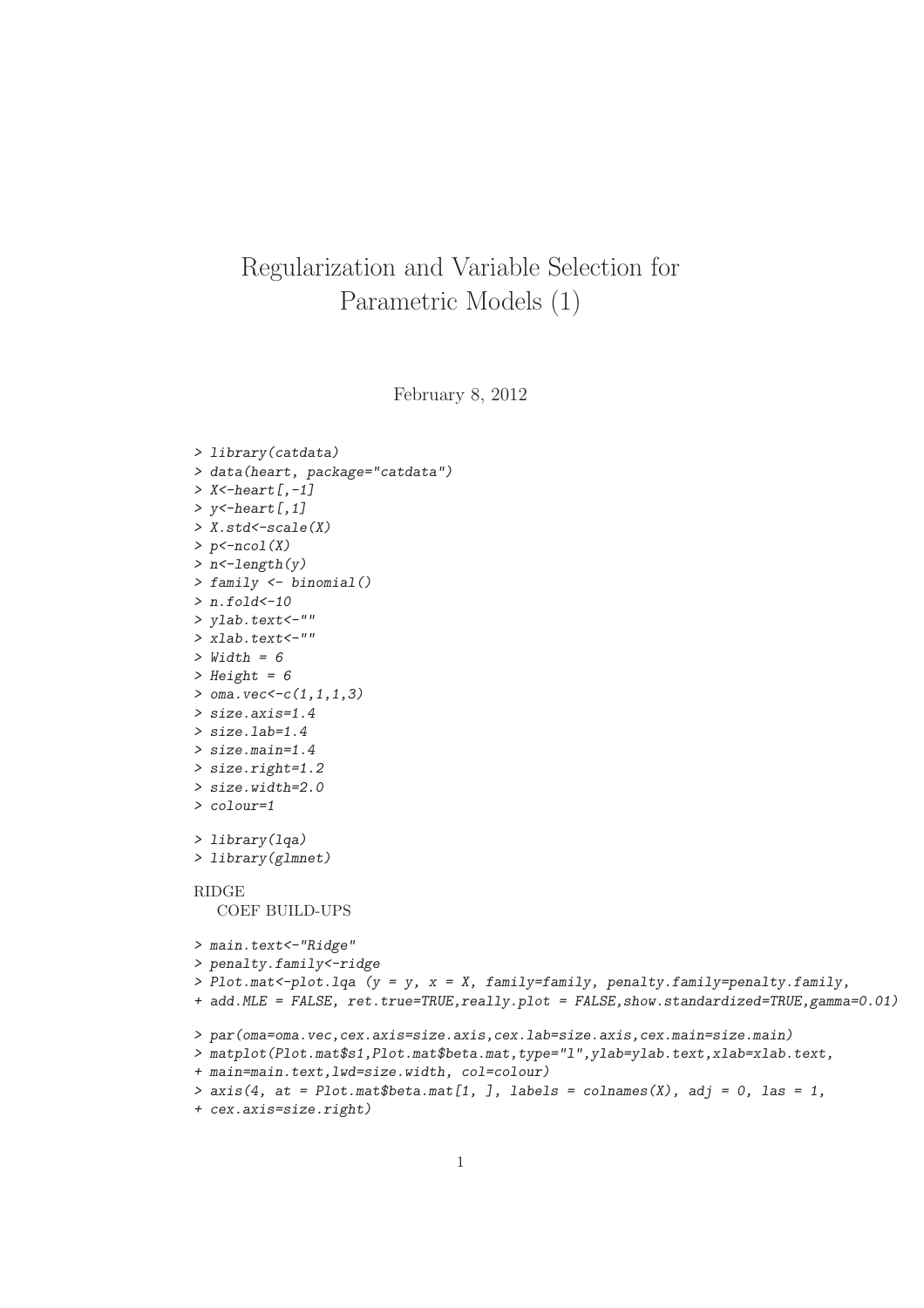



> main.text<-"Lasso"

> penalty.family<-lasso

- > Plot.mat<-plot.lqa (y = y, x = X, family=family, penalty.family=penalty.family,
- + add.MLE = TRUE, ret.true=TRUE,really.plot = FALSE,show.standardized=TRUE,gamma=0.5)
- > par(oma=oma.vec,cex.axis=size.axis,cex.lab=size.lab,cex.main=size.main)
- > matplot(Plot.mat\$s1, Plot.mat\$beta.mat, type="1", ylab=ylab.text, xlab=xlab.text,
- + main=main.text,lwd=size.width, col=colour)
- >  $axis(4, at = Plot.mathbeta.math[1, ], labels = colnames(X), adj = 0, las = 1,$
- + cex.axis=size.right)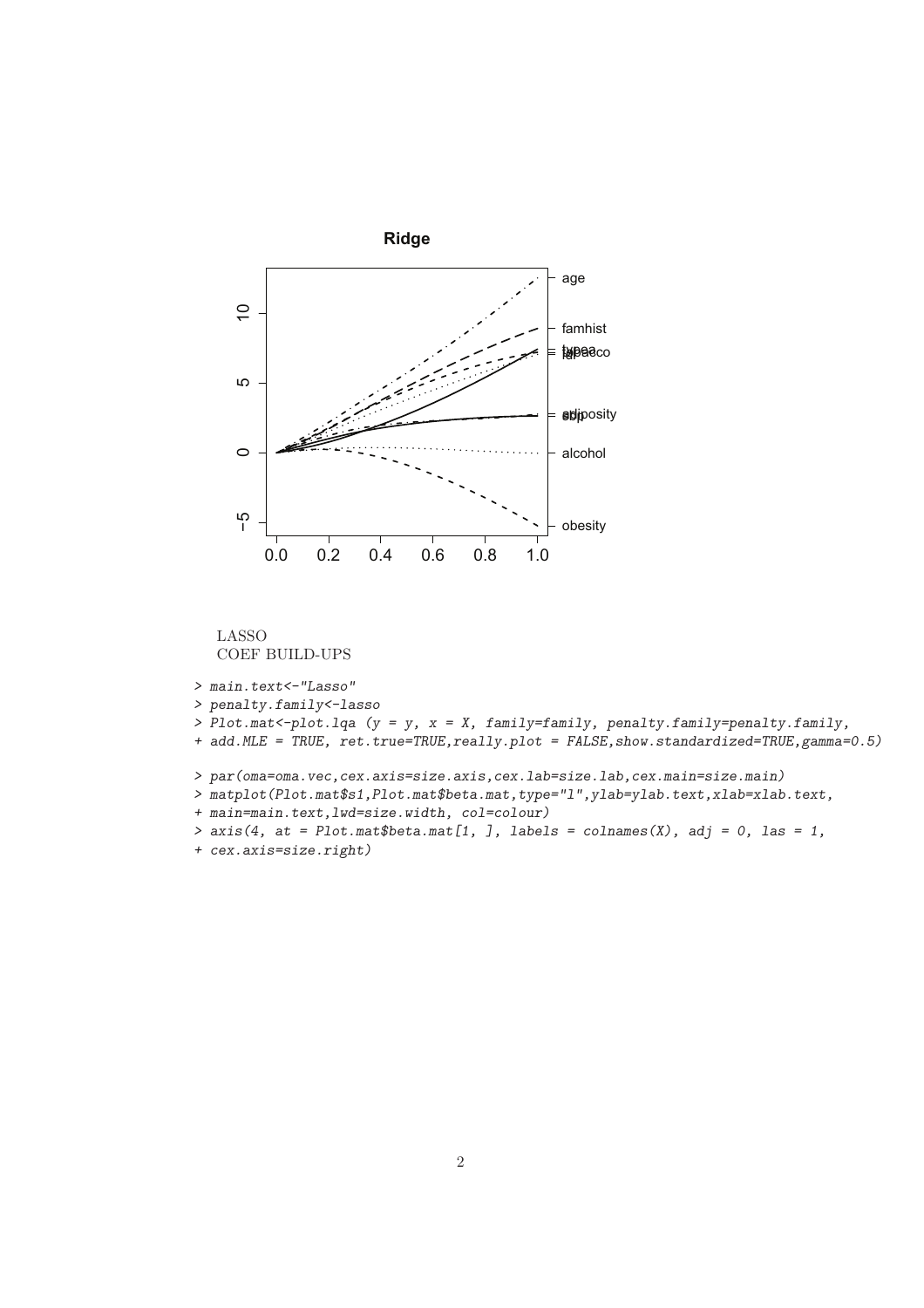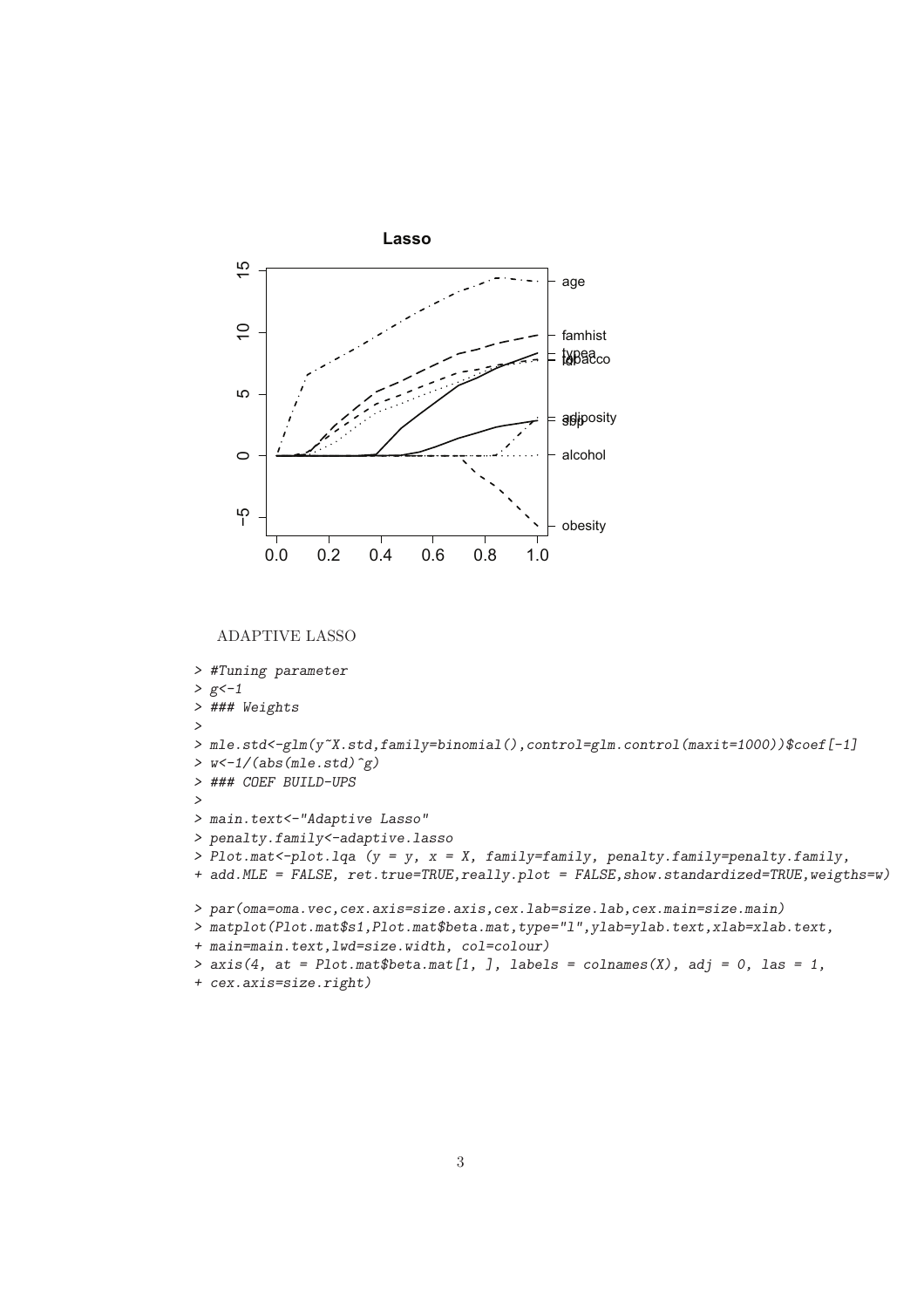

- > opt.min<-Inf
- > ##### glmnet for fixed choice
- $>$  alpha $<-0.5$
- > Path<-glmnet(X.std, y,family="binomial", alpha = alpha, nlambda = 100)
- > par(oma=oma.vec,cex.axis=size.axis,cex.lab=size.axis,cex.main=size.main)
- > matplot(colSums(abs(Path\$beta))/max(colSums(abs(Path\$beta))),t(Path\$beta)\*sqrt(n)
- + ,type="l",ylab=ylab.text,xlab=xlab.text,main="Elastic Net (glmnet, a=0.5)",
- + lwd=size.width, col=1)
- >  $axis(4, at = Path$beta[,ncol(Path$beta)]*sqrt(n), labels = colnames(X), adj = 0,$
- + las = 1,cex.axis=size.right)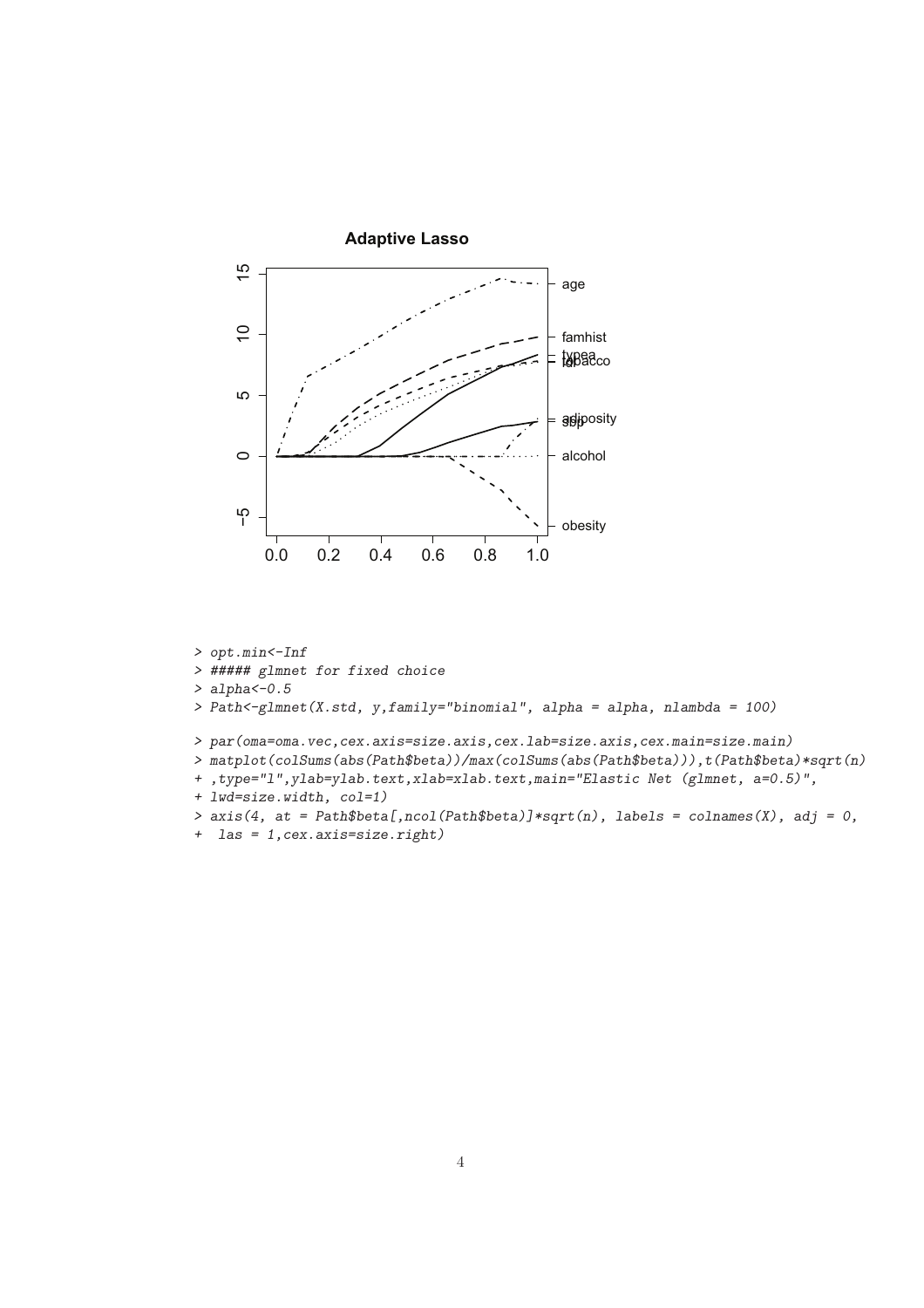

> alpha<-0.2 > Path<-glmnet(X.std, y,family="binomial", alpha = alpha, nlambda = 100) > par(oma=oma.vec,cex.axis=size.axis,cex.lab=size.axis,cex.main=size.main) > matplot(colSums(abs(Path\$beta))/max(colSums(abs(Path\$beta))),t(Path\$beta)\*sqrt(n) + ,type="l",ylab=ylab.text,xlab=xlab.text,main="Elastic Net (glmnet, a=0.2)", + lwd=size.width) >  $axis(4, at = Path$beta[,ncol(Path$beta)]*sqrt(n), labels = colnames(X), adj = 0,$ + las = 1,cex.axis=size.right) >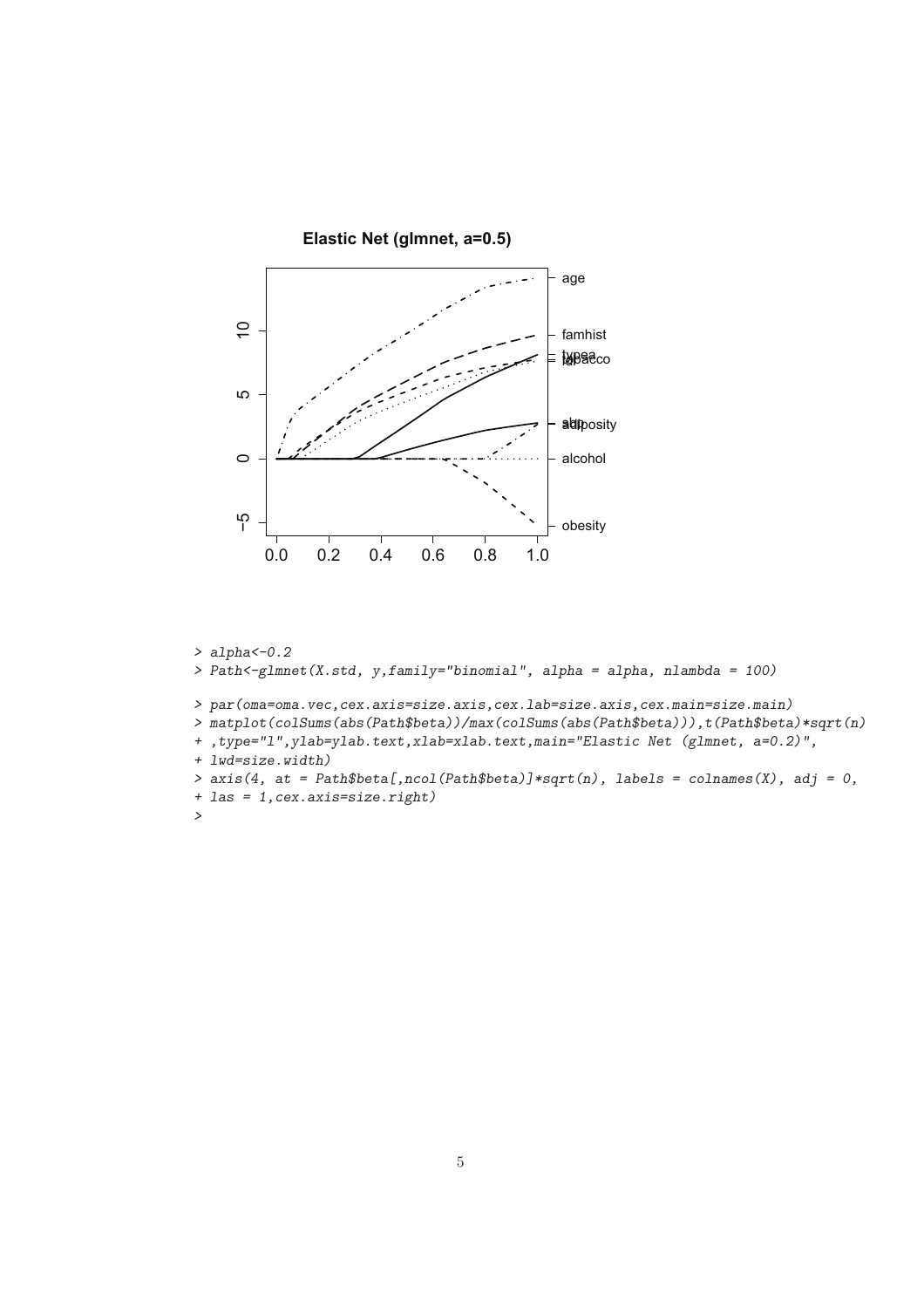